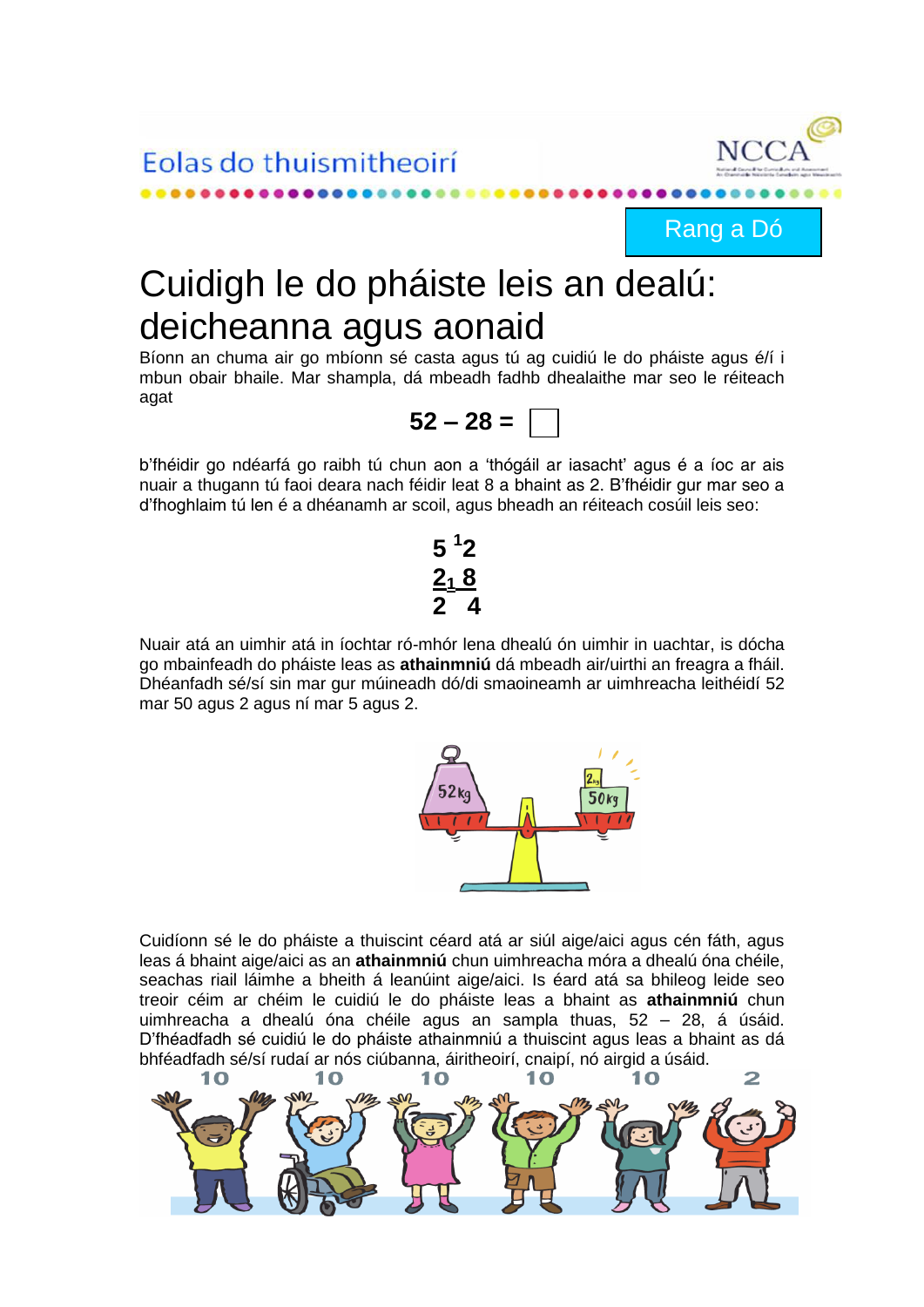| Céim a hAon                                                                      |                | Céim a Dó                                                                                                                                                                                                                     | Céim a Trí                                                                                                                                            |                |  |
|----------------------------------------------------------------------------------|----------------|-------------------------------------------------------------------------------------------------------------------------------------------------------------------------------------------------------------------------------|-------------------------------------------------------------------------------------------------------------------------------------------------------|----------------|--|
| Léigh amach an fhadhb os ard.<br>Deicheanna<br><b>Aonaid</b>                     |                | Tarraing an fhadhb nó bain leas as rudaí, mar<br>shampla, comhair amach an uimhir 52 i<br>ndeicheanna agus in aonaid agus airgead á                                                                                           | Cuir ciorcal ar an uimhir is mó i gcolún na<br>n-aonad:                                                                                               |                |  |
| 5                                                                                | $\overline{2}$ | úsáid agat:                                                                                                                                                                                                                   | <b>Deicheanna</b>                                                                                                                                     | <b>Aonaid</b>  |  |
| $-2$                                                                             | 8              | <b>Deicheanna</b><br><b>Aonaid</b>                                                                                                                                                                                            | 5                                                                                                                                                     | $\overline{2}$ |  |
| Cad é 52 lúide 28? Is ionann é agus céard?<br>An féidir leat an freagra a mheas? |                | $\left( \mathbf{8}\right)$<br>$-2$<br>10<br>larr ar do pháiste: An féidir leat 8 cent a<br>bhaint as 2 cent? Ní féidir?<br>20<br>Mar sin, céard is féidir leat a dhéanamh?<br>D'fhéadfadh do pháiste an rann beag seo a<br>30 |                                                                                                                                                       |                |  |
|                                                                                  |                | 40<br>50                                                                                                                                                                                                                      | rá:<br>Níos mó thuas?<br>Coinnigh do luas!<br>Níos mó thíos?<br>Tóg ar cíos.<br>Faigh deich amháin.<br>Sin deich n-aonad bhreise, anois tá tú in ann! |                |  |
|                                                                                  |                | Tabhair faoi deara gurb ionann bonn amháin<br>10c agus deich mbonn 1c:                                                                                                                                                        |                                                                                                                                                       |                |  |
|                                                                                  |                |                                                                                                                                                                                                                               |                                                                                                                                                       |                |  |